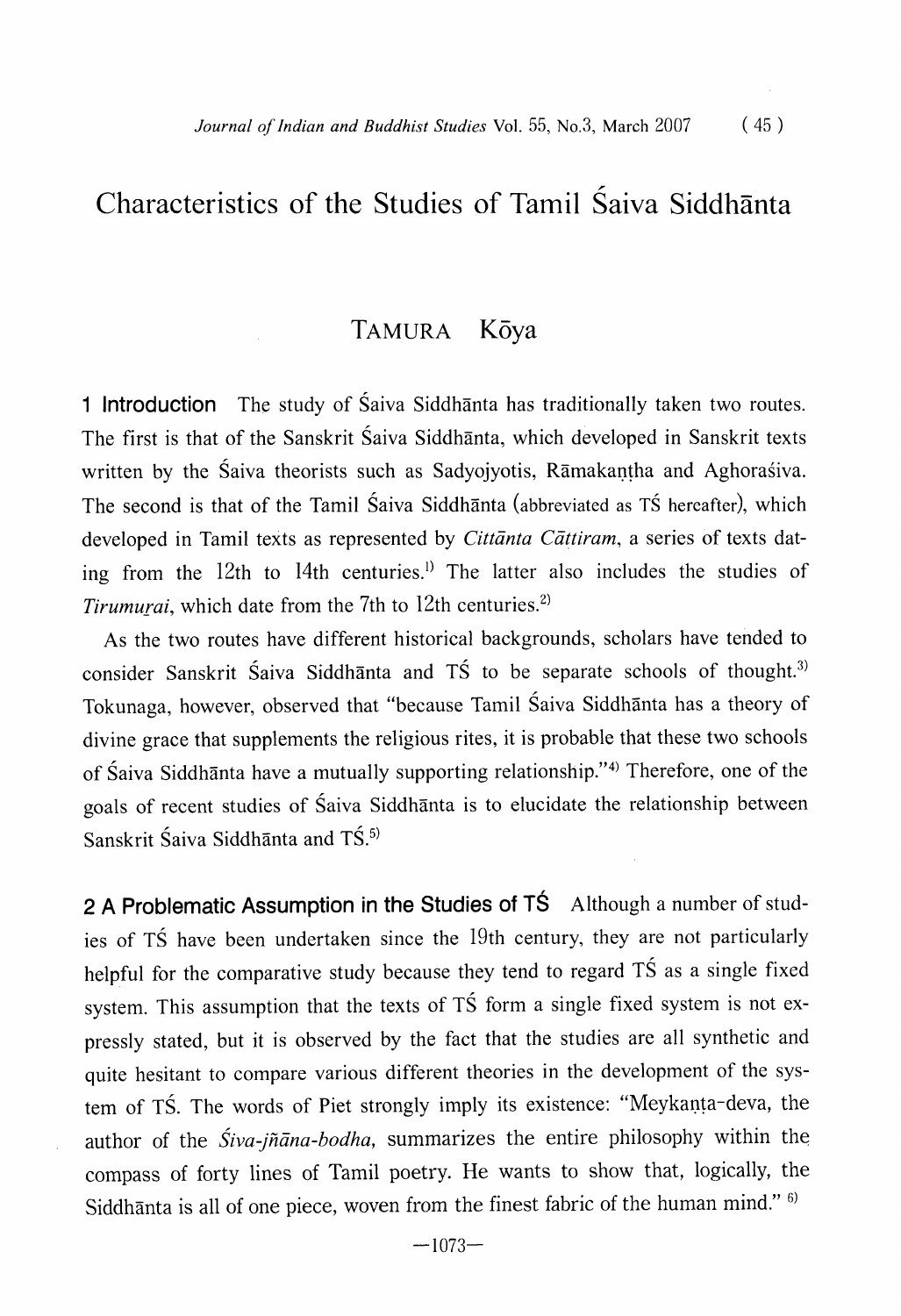## $(46)$  Characteristics of the Studies of Tamil Saiva Siddhanta (K. TAMURA)

Early TS, represented by *Cittānta Cāttiram*, spans 100 years, and we cannot deny its theoretical developments. The understanding on "the letter  $\bar{\sigma}m$ " is a good example. The Tiruvarutpayan written by Umapati<sup>7</sup>, whom the present author is now studying, contains a chapter on "five letters". The following two stanzas are the beginning of this chapter:

The books which have [Siva's] grace, the  $\overline{Aranyaka}^8$  and other [texts] are all concerning the nature of the five things<sup>9)</sup>, if one understands and goes into them.

God, *šakti*,  $p\bar{a}$ *ša*, strong  $m\bar{a}$ *y* $\bar{a}$  and life ( $\bar{a}$ *tman*)

## exist in "the letter  $\bar{0}m$ ". (Tiruvarutpayan 81, 82<sup>10)</sup>)

"The letter  $\bar{o}m$ " ( $\bar{o}nk\bar{a}ram$ ) is typically analysed as comprising five elements, namely "a", "u", "ma", "vintu (Skt. bindu)" and "nātam (Skt. nāda)". It can therefore be said that the five things beginning with God correspond to these five elements. In TS theory, however, the five things correspond to "five letters" consisting of "ci", " $v\bar{a}$ ", "ya", "na" and "ma". The stanzas quoted above are in fact followed by detailed explanations of the "five letters", and "the letter  $\bar{a}m$ " is not referred to again in Tiruvarutpayan. We can therefore conclude that "the letter  $\bar{c}m$ " and the "five letters" became unified in Tiruvarutpayan.

This unification is not found, however, in the texts of Meykantar and his disciple Arunanti.<sup>11)</sup> The five elements of "the letter  $\bar{0}m$ " are assigned to *akankaram* (Skt. ahamkāra), putti (Skt. buddhi), manam (Skt. manas), cittam (Skt. citta) and ullam, and to five *atiteyvam* (Skt. *adhideva*), respectively. This explanation of "the letter  $\bar{\sigma}m$ " takes a position distinct from that of the "five letters".

Conversely, Manavācakankatantār, another disciple of Meykantār, mentions only the name of "the letter  $\bar{0}m$ " without reference to its five elements and *atiteyvam*.<sup>12)</sup> Approximately 50 years later, Umapati wrote *Civappirakacam*, which does not mention "the letter  $\bar{a}m$ " at all.

It is probable that the concept of "the letter  $\bar{0}m$ " underwent changes early in the history of TS. The assumption held by the scholars, however, prevented them from paying attention to such theoretical developments of TS. When we read the texts more carefully, they in fact set forth a number of different theories, and the theorists sometimes even dispute with each other. We can therefore conclude that the assumption is incorrect.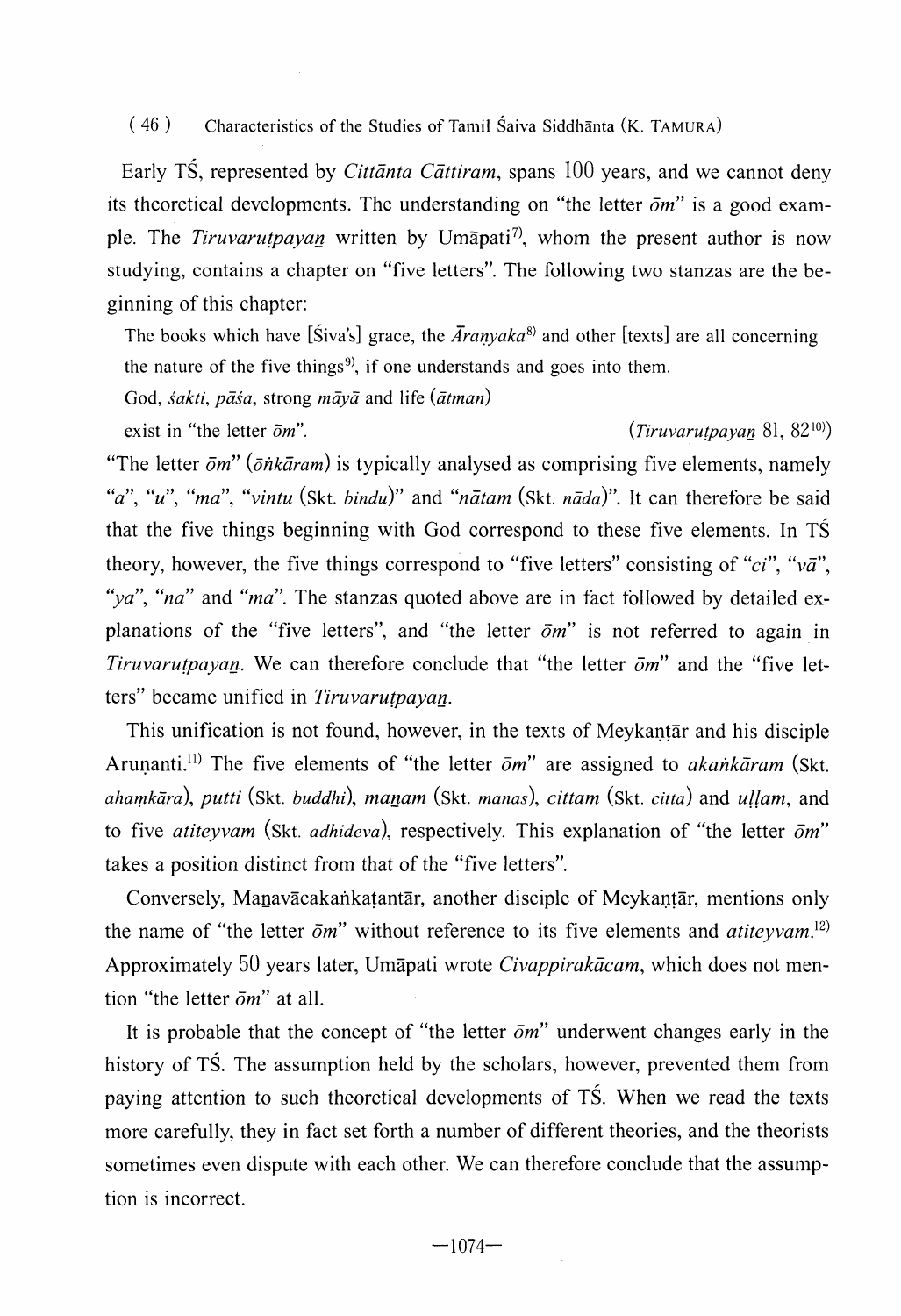3 Characteristics of the Studies of TŚ A review of the history of the study of TS clarifies how this assumption has been formed. There are three types in the aims of studies of TS, and the studies can be classified accordingly. Although the types were quite different from each other, all of them resulted in the same assumption.

3.1 Studies Comparing TŚ with Christianity The study of TŚ began with the need for Christian missionaries to understand the religion and philosophy of South India for the sake of their mission. As a result, understanding the outline of TS as a theoretical system was more important than elucidating the history of its development and examining the different perspectives of the theorists. Therefore, early studies of TS tended to synthesise various theories. The studies of Hoisington, Pope and Schomerus are considered to be this type.<sup>13)</sup> Schomerus' studies, which are based on his vast philological reading, completed the first and most elaborate description of the whole system of  $T\acute{S}$  theories, and became the most important source of information for the later studies.

3.2 Studies under the Influence of the Tamil Renaissance The first Indian scholar to study TS in modern way was Nallaswami Pillai.<sup>14)</sup> He aimed to develop an academic standard by which Tamil teachers themselves, rather than Europeans, could teach Tamil and Indian subjects<sup>15)</sup> and regain their just pride by removing the stereotype of "the noble Aryans" against the "savage Tamilians".<sup>16)</sup>

Nallaswami Pillai began publishing a journal, Siddhanta Deepika,<sup>17)</sup> in English and Tamil, and encouraged Tamil scholars to study Tamil and Indian subjects.<sup>18)</sup> These studies, undertaken by Tamilian scholars who sympathized with his views, were mainly engaged in comparing TS with western thoughts or applying TS to the contemporary society.19) For the basis of their studies and as a symbol of their pride, the scholars needed the fixed system of TS and paid no attention to its development.20)

3.3 Philological Studies Philological studies began to be undertaken in the mid-20th century. The studies of Paranjoti, Matthews, Piet, Devasenapathi and Dhavamony belong to this type.<sup>21)</sup>

This type of study cannot be satisfactorily defined as philological, however, because these scholars were very eager to deeply expound one text or one concept, but quite reluctant to elucidate the differences among the texts.<sup>22)</sup> As a result, they per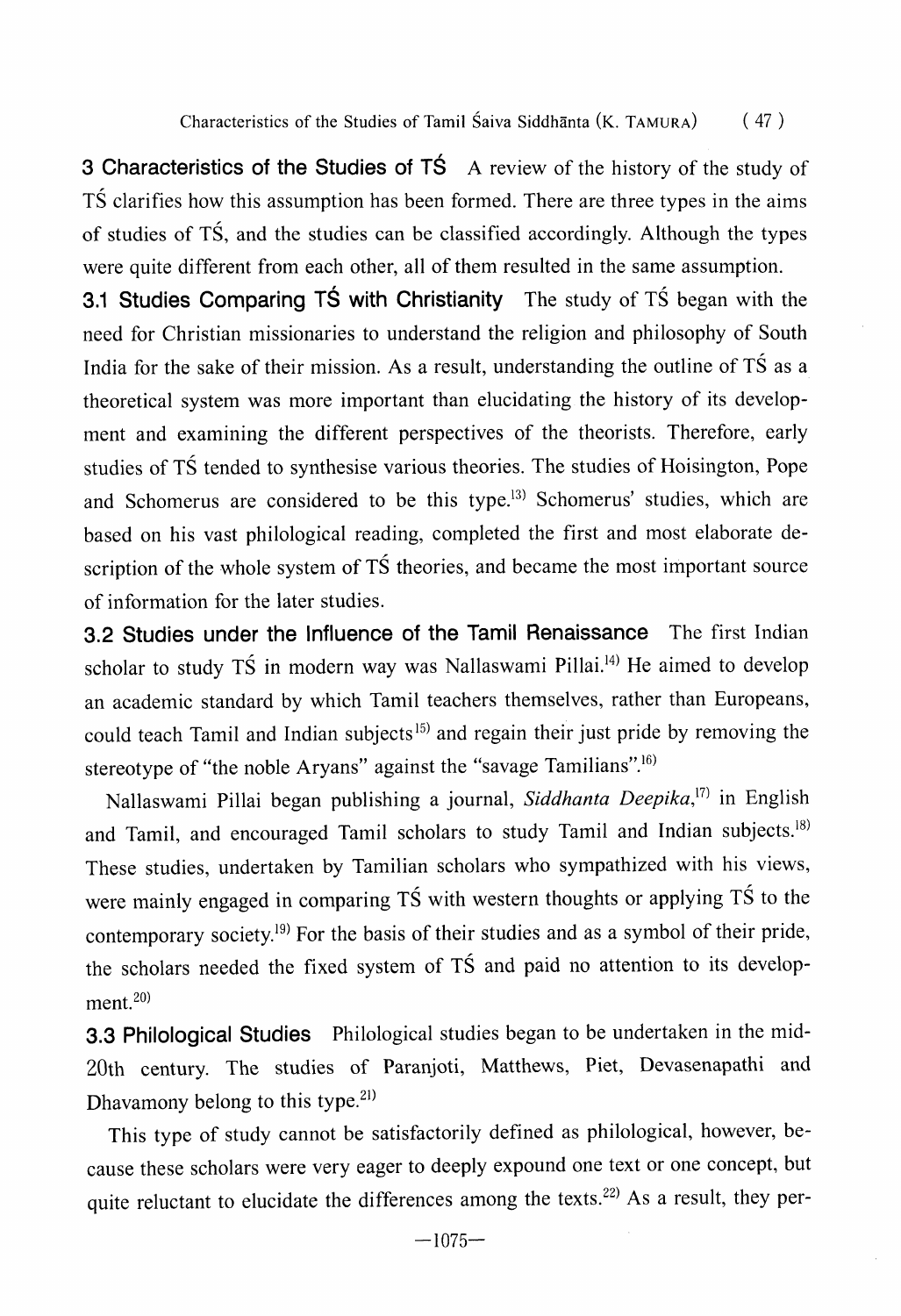(48) Characteristics of the Studies of Tamil Saiva Siddhanta (K. TAMURA)

petuated the view of TS as a fixed system.

4 Issues in the Study of TS and Conclusion The above analyses of the history of the study of  $T\acute{S}$  show that the studies have tended to regard  $T\acute{S}$  as a single fixed system. In other words, the scholars always focused their interest on the static aspect of TS and have been quite hesitant to consider the dynamics of theoretical development of TS in the texts. It is therefore necessary to re-examine the texts of TS for more exact understanding, compare them with each other and reveal their roles in the development of TS. Only after this re-consideration of TS will the comparative study of Sanskrit Śaiva Siddānta and TŚ be possible and meaningful.

- 1) Cittanta Cattiram consists of the following 14 texts which date from the 12th to 14th centuries: Tiruvuntiyār, Tirukkaļirruppatiyār, Civañānapotam, Civañānacittiyār, Irupāvirupatu, Unmaivilakkam, Civappirakācam, Tiruvarutpayan, Vināvenpā, Pōrrippakrotai, Kotikkavi, Neñcuvitutūtu, Unmainerivilakkam, Cankarpanirākaranam.
- 2) For outlines of the history of TS in Japanese, see Muneo Tokunaga, "Minami-indo no Shūkyō Shisō", in Iwanami Kōza Tōyō Shisō, Vol. 6 (Indo Shisō 2), Iwanami Shoten, 1988, pp. 163-191; Jun Takashima, "Early History of Śaiva Mathas - 8th-13th Centuries", in Journal of the Japanese Association for South Asian Studies, No. 1, The Japanese Association for South Asian Studies, Tokyo, 1989, pp. 41-59; do., "Śiva Shinkō no Kakuritsu - Śaiva Siddhānta to Minami Indo", in Dravida no Sekai - Indo Nyūmon II, Tokyo Daigaku Shuppankai, Tokyo, 1994, pp. 41-53; Sengaku Mayeda, "Siva-kyo Shoha no Seiritsu to Tenkai - Śaiva Siddhanta wo Chūshin ni shite", in Indo Chūsei Shisō Kenkyū, Shunjūsha, Tokyo, 1991, pp. 265-287. See also Muneo Tokunaga, "Civañānacittiyār, Parapakkam 264-301", in Indological Review (Indogakuhō), No. 3, Indogakuhō-sha, Kyoto, 1981, pp. 1-18 (in English); do., "Śaiva Siddhānta Ha no Śakti Shisō", in Journal of Indian and Buddhist Studies (Indogaku Bukkyōgaku Kenkyū), Vol. XXXVII, No. 2, Japanese Association of Indian and Buddhist Studies, Tokyo, 1989.
- 3) For example, in Japan, the following statements were made: "Sanskrit Śaiva Siddhānta is distinguished from Tamil Saiva Siddhanta of advaita theory, by using only Sanskrit and its visistadvaita theory" (Tetsuzan Ihara, Indo-kyō, 3rd edition, Daitō Shuppansha, 1981, p. 259; first published in 1943); "Southern Saivism tends to be treated as a single school of Saiva Siddhanta, but it seems to be right to think that this Saiva Siddhanta is divided into Tamil Saiva Siddhanta discussed in this article and Sanskrit Saiva Siddhānta represented by Aghoraśiva."(Muneo Tokunaga, "Minami-indo no Shūkyō Shisō", footnote 8, p. 190).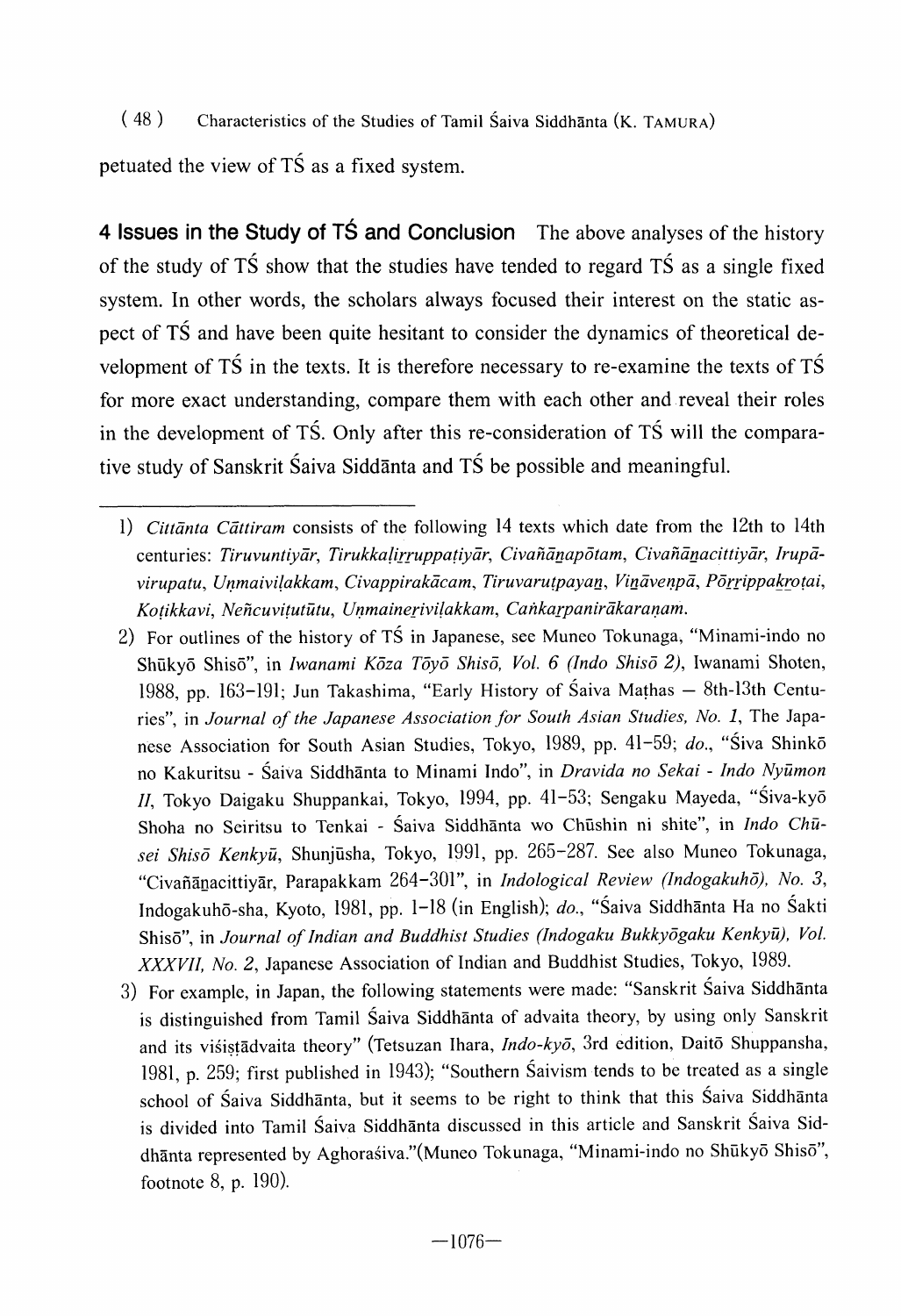- 4) Muneo Tokunaga, op. cit., pp. 190-191.
- 5) This article does not comment on Sanskrit Saiva Siddhanta. The latest studies of Sanskrit Śaiva Siddhānta are: Dominic Goodall ed. and tr., Bhatta Rāmakantha's Commentary on the Kiranatantra, volume I, Institut Français de Pondichéry, Pondichéry, 1998; do., The Parakhyatantra - A Scripture of the Śaiva Siddhanta, Institut Francais de Pondichéry & École Française d'Extrême-Orient, Pondichéry, 2004.
- 6) John H. Piet, A Logical Presentation of the Śaiva Siddhānata Philosophy, The Christian Literature Society for India, Madras, 1952, p. 6.
- 7) When comparing TS with Sanskrit Saiva Siddhanta, the most notable theorist of TS is Umapati, who lived in the 13th and 14th centuries. He is said to be the author of Civappirakācam, Tiruvarutpayan, Viņāvenpā, Pōrrippakrotai, Kotikkavi, Neñcuvitutūtu, Unmainerivilakkam, Cankarpanirākaranam, Tiruttontarpurānacāram, Cekkilarnayanarpuranam, Tirumuraikkantapuranam, Koyirpuranam, Arunmuraittirattu, Civattalacivanāmacattināmakkalivenpā, Pauskarabhāsya, Śataratnasangraha (the texts underlined are in Sanskrit, others in Tamil). Attributions to him of some of the texts above, such as Unmainerivilakkam, are doubted.
- 8) "The books which have Siva's grace" are the texts of Saivism, and "the  $\overline{Aranyaka}$ " here means the four Veda.
- 9) These are in this context the five things given in the next verse.
- 10) arul nūlum āraņamum allātum aintin, porul nūl teriyap pukin. (81) irai catti pācam elil māyai āvi, ura nirkum önkārattu ul. (82)
- 11) Meykantār, a theorist of the 13th century, is regarded as the first systematiser of  $T\acute{\text{S}}$ theories by his writing of Civañanapotam. Arunanti wrote an elaborate commentary on  $Civa\tilde{n}a\tilde{n}a\tilde{o}tam$ ,  $Civa\tilde{n}\tilde{a}nacittiy\tilde{a}r$ , in the 13th century.
- 12) "The  $\bar{o}$ *itharam* touches the good auspicious " $v\bar{a}$ " and "*ci*", does not separate from them and is the prevailing light." (Unmaivilakkam 34)
- 13) H. R. Hoisington's translations of Civañanapotam, Civappirakacam and Tattuvakattalai in Journal of the American Oriental Society, Vol. IV, 1853; G. U. Pope, The Tiruvacagam or 'Sacred Utterances' of the Tamil Poet, Saint and Sage Manikka-Vacagar, Asian Educational Services, New Delhi, 1995 (lst ed., Oxford, 1900); H.W. Schomerus, Der Çaiva-Siddhānta: eine Mystik Indiens / nach den tamulischen Quellen bearbeitet und dargestellt, J. C. Hinrichs'sche Buchhandlung, Leipzig, 1912.
- 14) J. M. Nallaswami Pillai published various studies, such as English translations (Sivagnana Botham of Meykanda Deva, 2nd ed., Dharmapuram, 1945; Siva-ñāna-siddhiar of Arunandi Sivacharya, Meykandan Press, Madras, 1913; Siva-ñāna-siddhiar Supakkam of Arulnandhi Sivam, Dharmapuram, 1948). His various studies were edited in Studies in Saiva Siddhanta, The South India Saiva Siddhanta Works Publishing Society, Madras, 1984 (lst ed., 1911).
- 15) See J. M. Nallaswami Pillai, "Our Aims", in Siddhanta Deepika, Vol. 1, No.1, 1897,